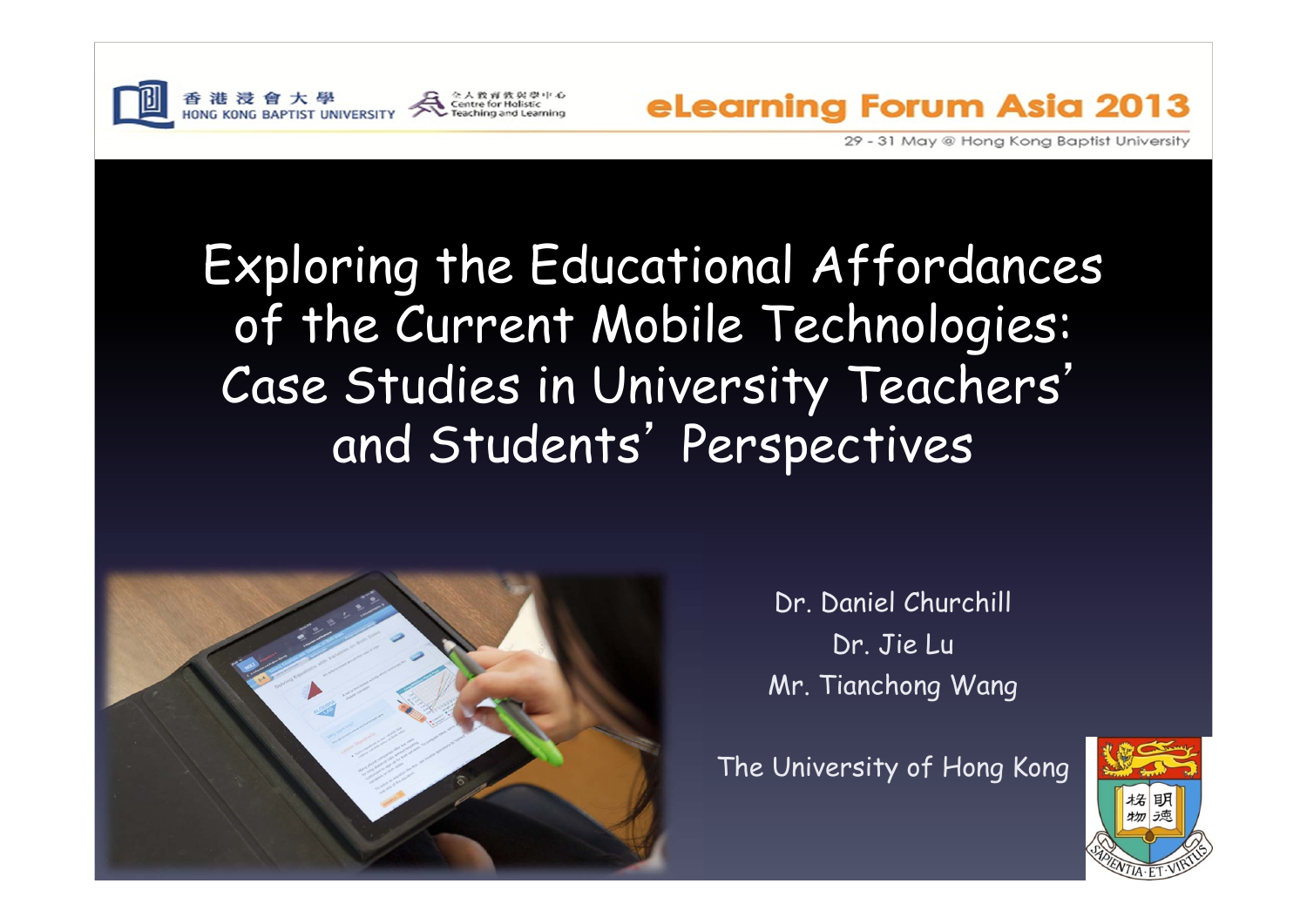# The iPad as a Pedagogical Tool

- The proliferation and growing popularity of iPads and iPad-like tablets
- <sup>A</sup> potential "transformative technology" that create flexible, collaborative, and inquiry-oriented learning environment
- Appropriate model for the use of iPads in teaching and learning must be developed

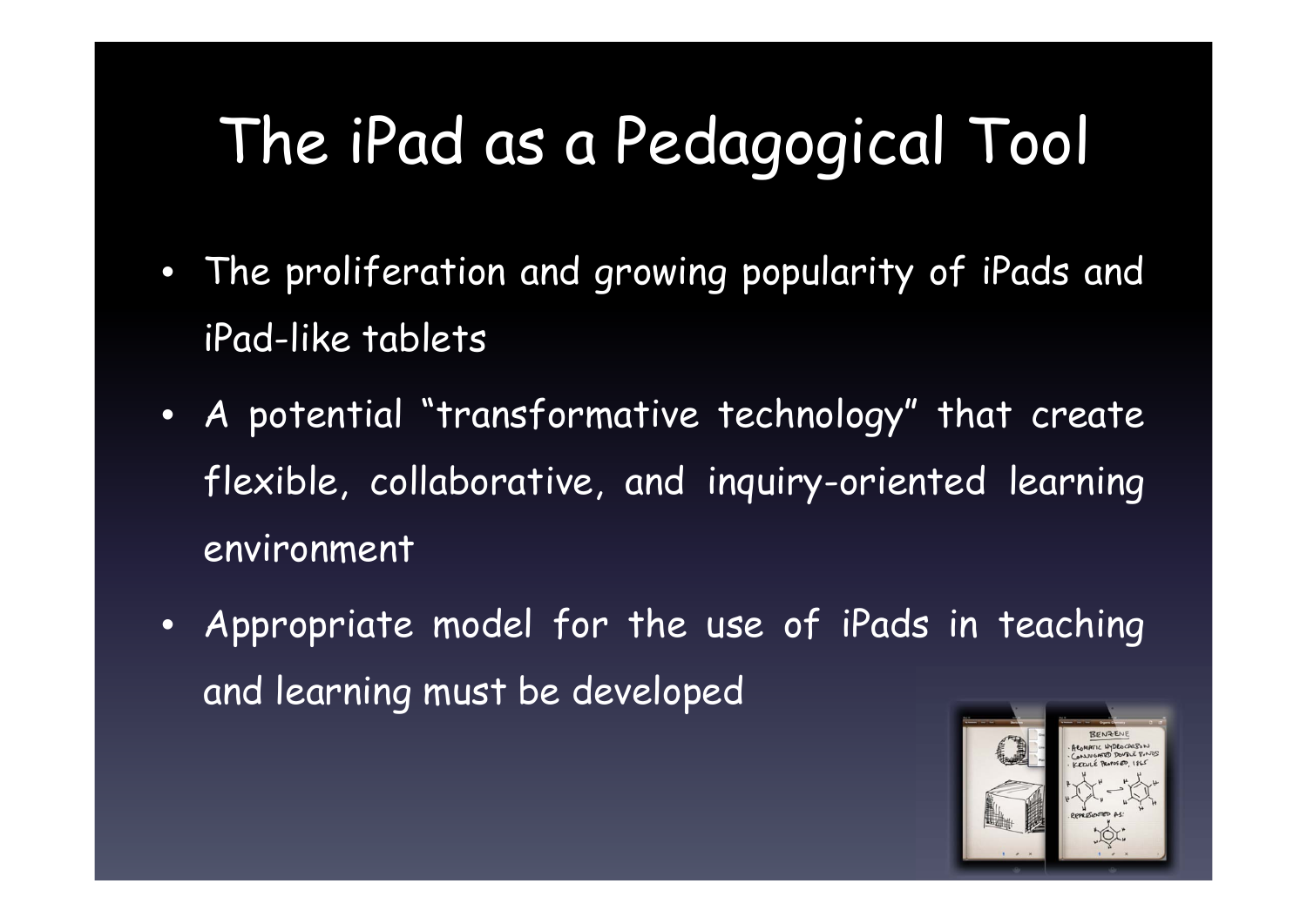### Case Study 1 – Teachers' Perspective: Research Questions

- $\bullet$ • How higher education teachers adopt iPads in their teaching practice?
- $\bullet$ • How their perceptions change through the process?

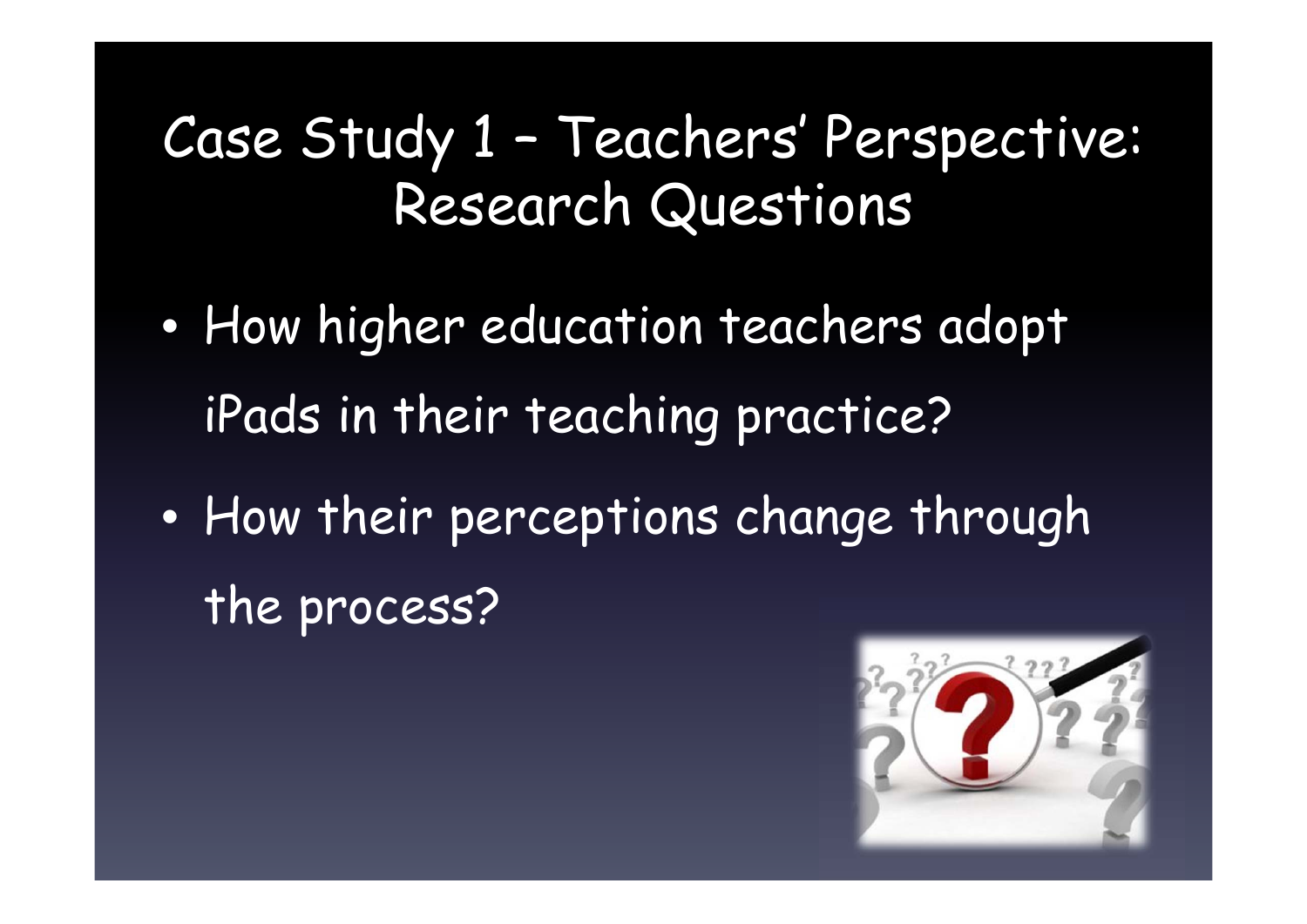# Participants

9 participants were selected from a range of different disciplines at HKU.

- Department of Mechanical Engineering
- Department of Civil Engineering
- Department of Electrical and Electronic Engineering
- Faculty of Education
- Faculty of Dentistry
- School of Chinese
- School of Public Health
- Faculty of Law
- > School of Biological Science



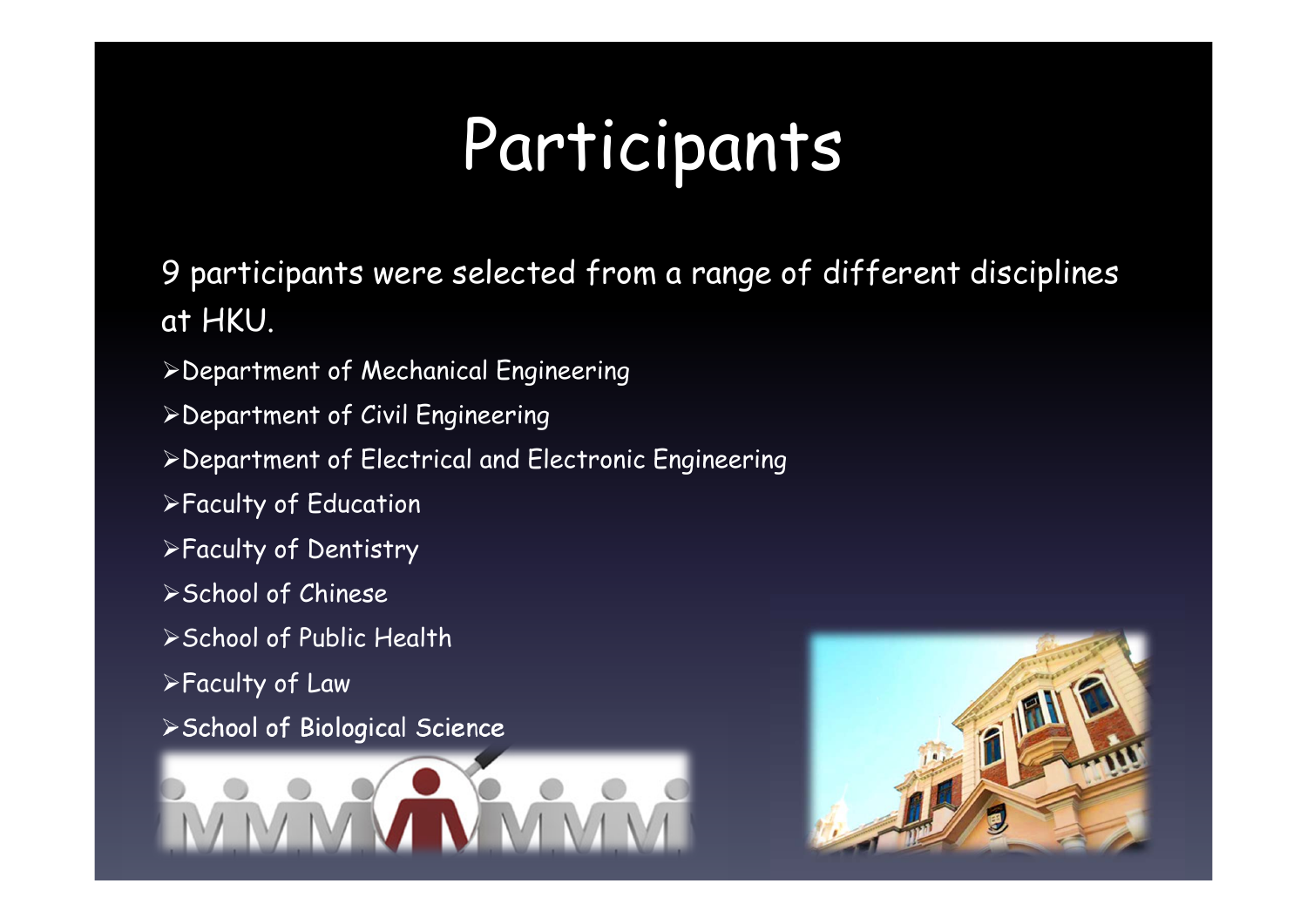# Teachers' Private Theories (Churchill, 2005)

- $\bullet$  Teachers' use of technology is guided by <sup>a</sup> set of private theories
- 6 areas of teachers' private theories were identified that impact instructional decision making and technology integration: learning, students, teacher's role, technology, planing and design, and educational changes
- These 6 areas of private theories serve as an analytical framework for understanding the participating teachers' uses of iPads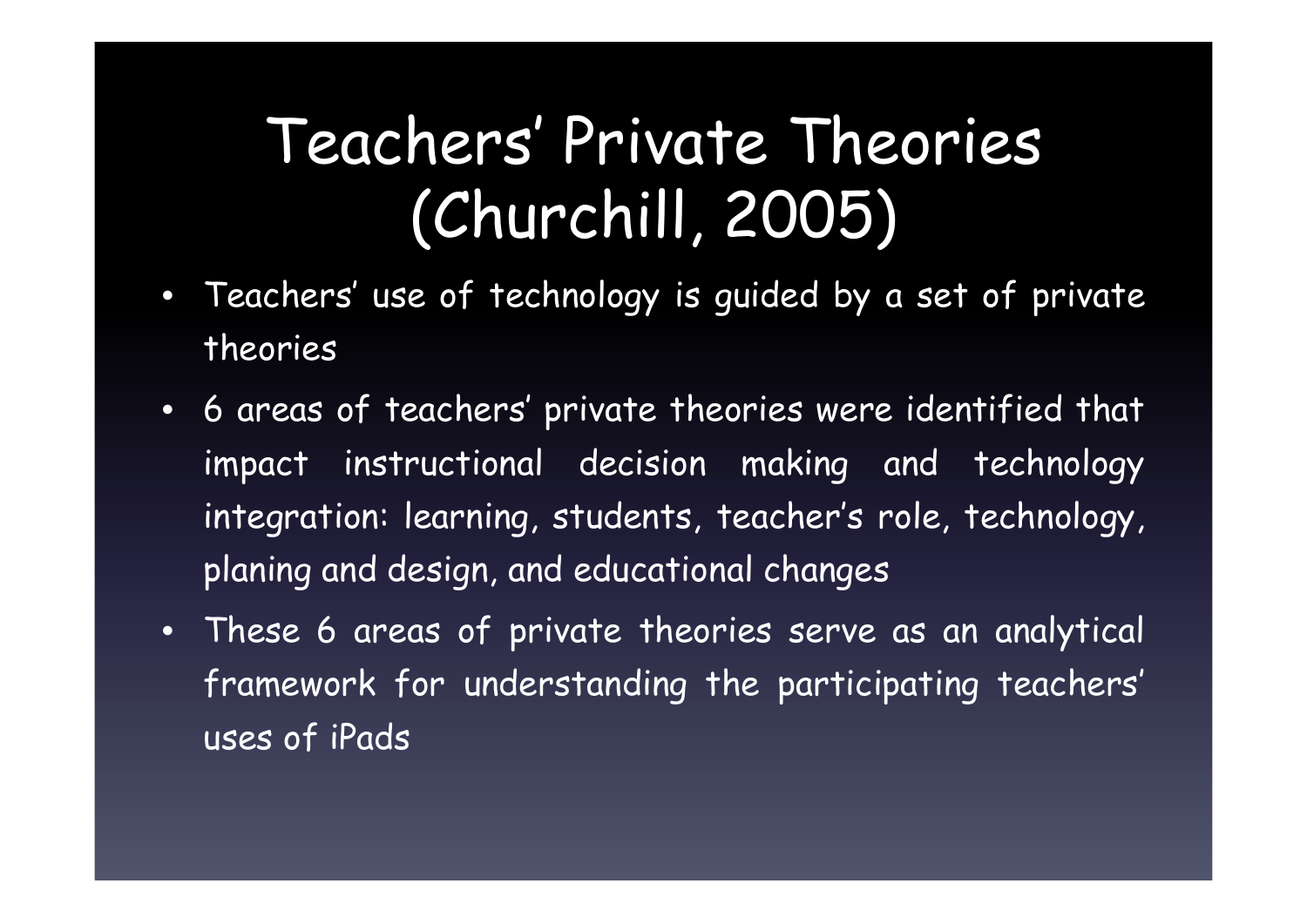#### Piloting Study: Apps Downloaded/Used (Churchill, Fox, •**Productivity Tools Mord-processing, 2012)** annotation, creating of multimedia material tools

- • **Teaching Tools**: suppor<sup>t</sup> classroom teaching, such as those that suppor<sup>t</sup> connection to <sup>a</sup> projector, mark-book, presentation tools and classroom management tools
- • **Notes Tools**: enable note taking in combination with audio recording, drawing and typing
- •**Communication Tools**: suppor<sup>t</sup> communication and social networking
- •**Drives**: allow connectivity to the Cloud, network drives and <sup>a</sup> computer
- •**Blogging**: allow convenient blogging via the iPad
- • **Content Accessing Tools**: e-books, multimedia material and video accessing tools, etc.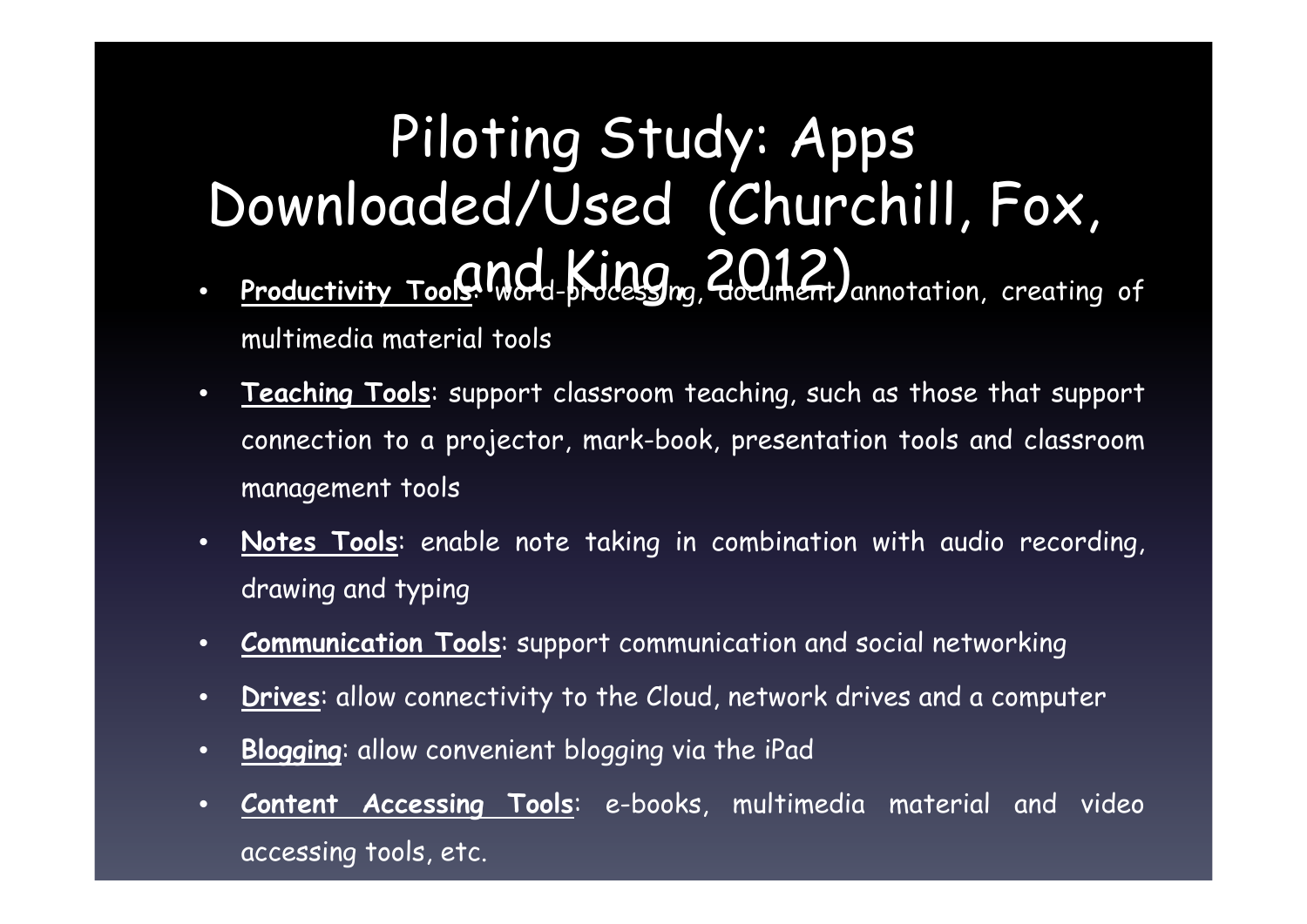## The Ongoing Study:Teachers' Perceptions and Changes

#### • Size does matter!



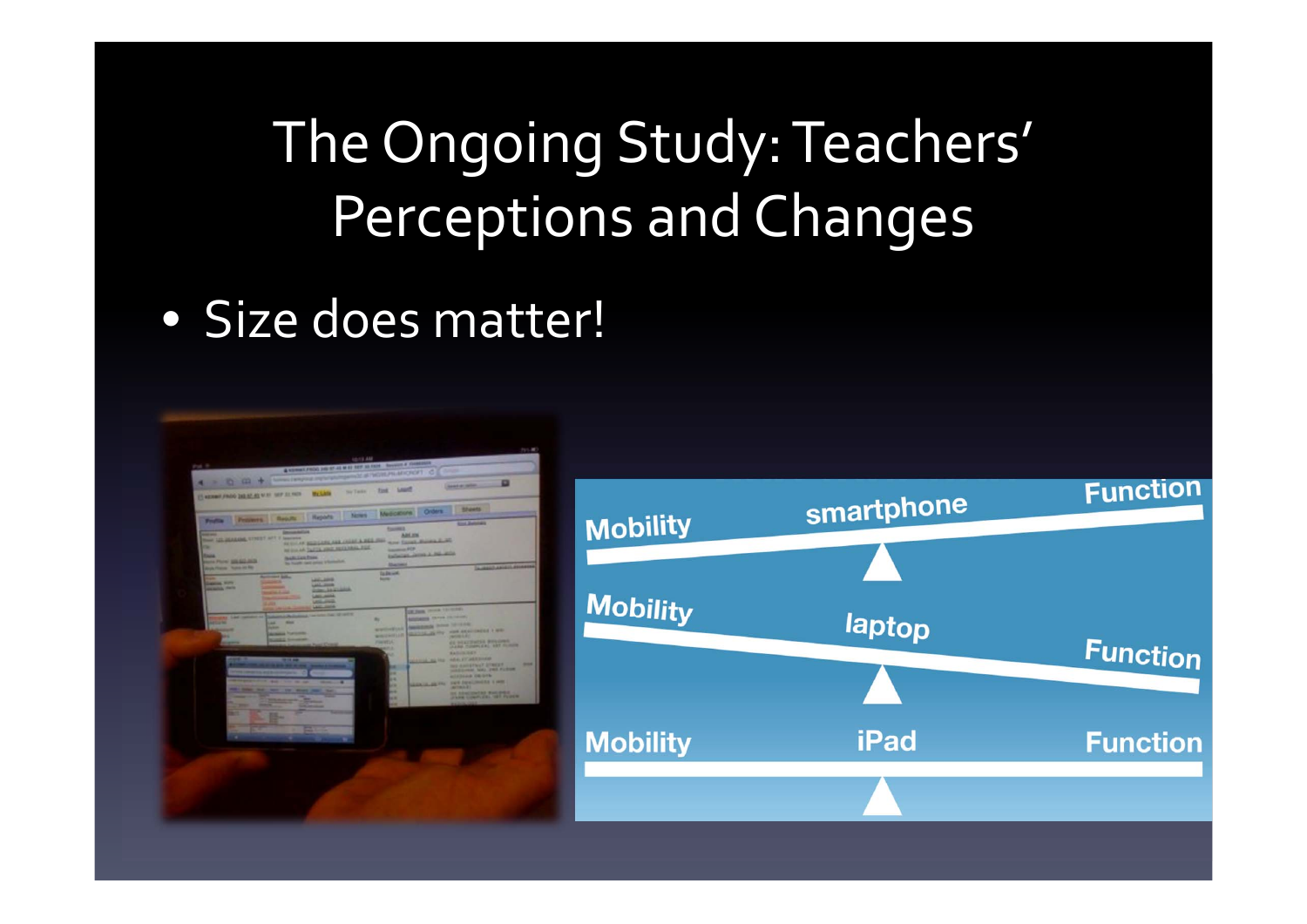# The Ongoing Study: Teachers' Perceptions and Changes

- $\bullet$ Mobile Ergonomics
- •Instant On
- •Battery Life
- •Easy to Use
- •Tactile
- •Apps
- •Access to Resources
- Sharing and Interaction to Support a more Student-Centred Teaching Paradigm

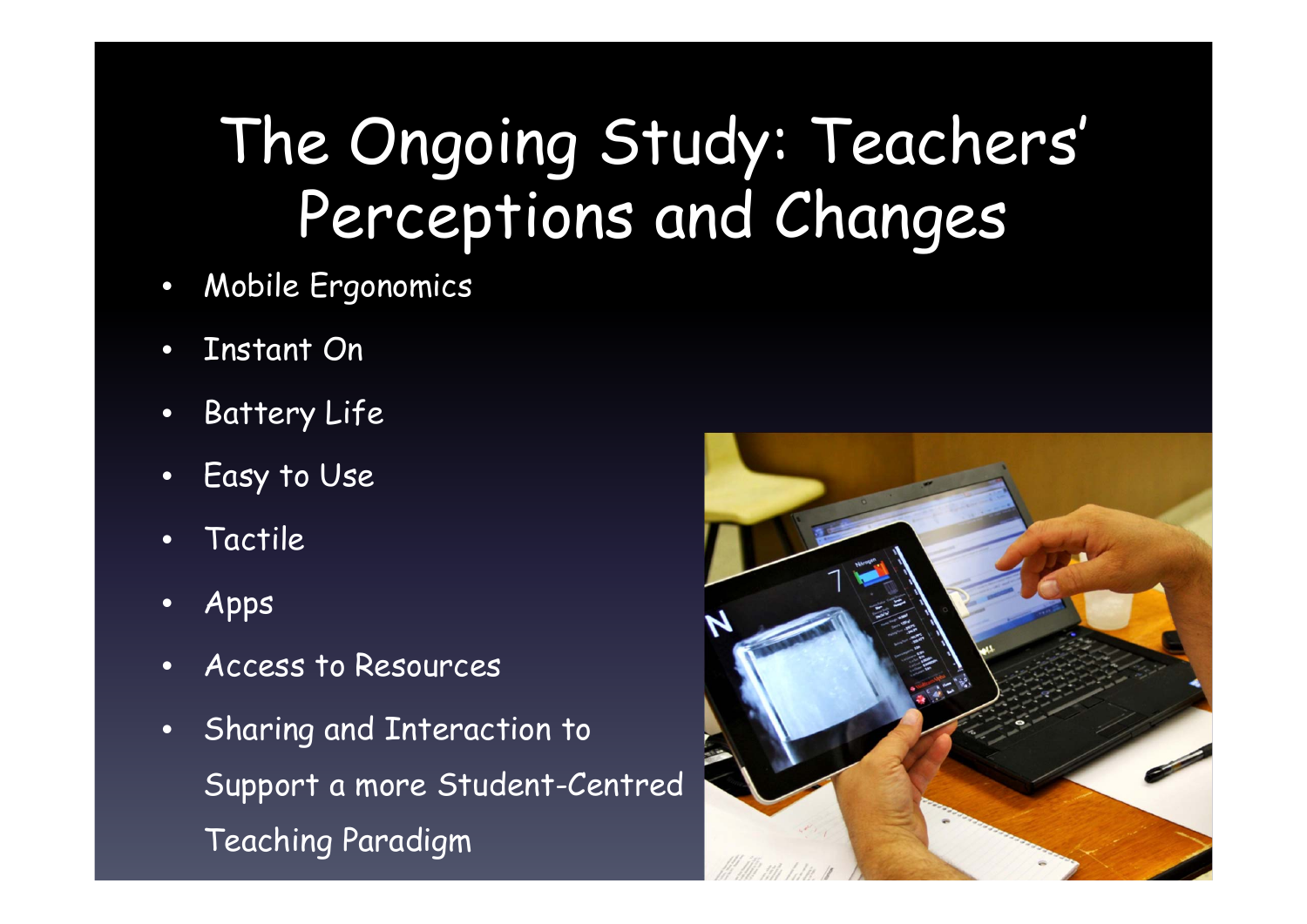# The Ongoing Study: Teachers' Perceptions and Changes

Issues that discourage teachers to adopt iPads for teaching: Document Format Compatibility Connecting to Classroom Projector File Management, Syncing **>Inputting Text on Touch Screen** Students' Ownership of Tablets (iPads/Android-based tablets) "Technology Dance"?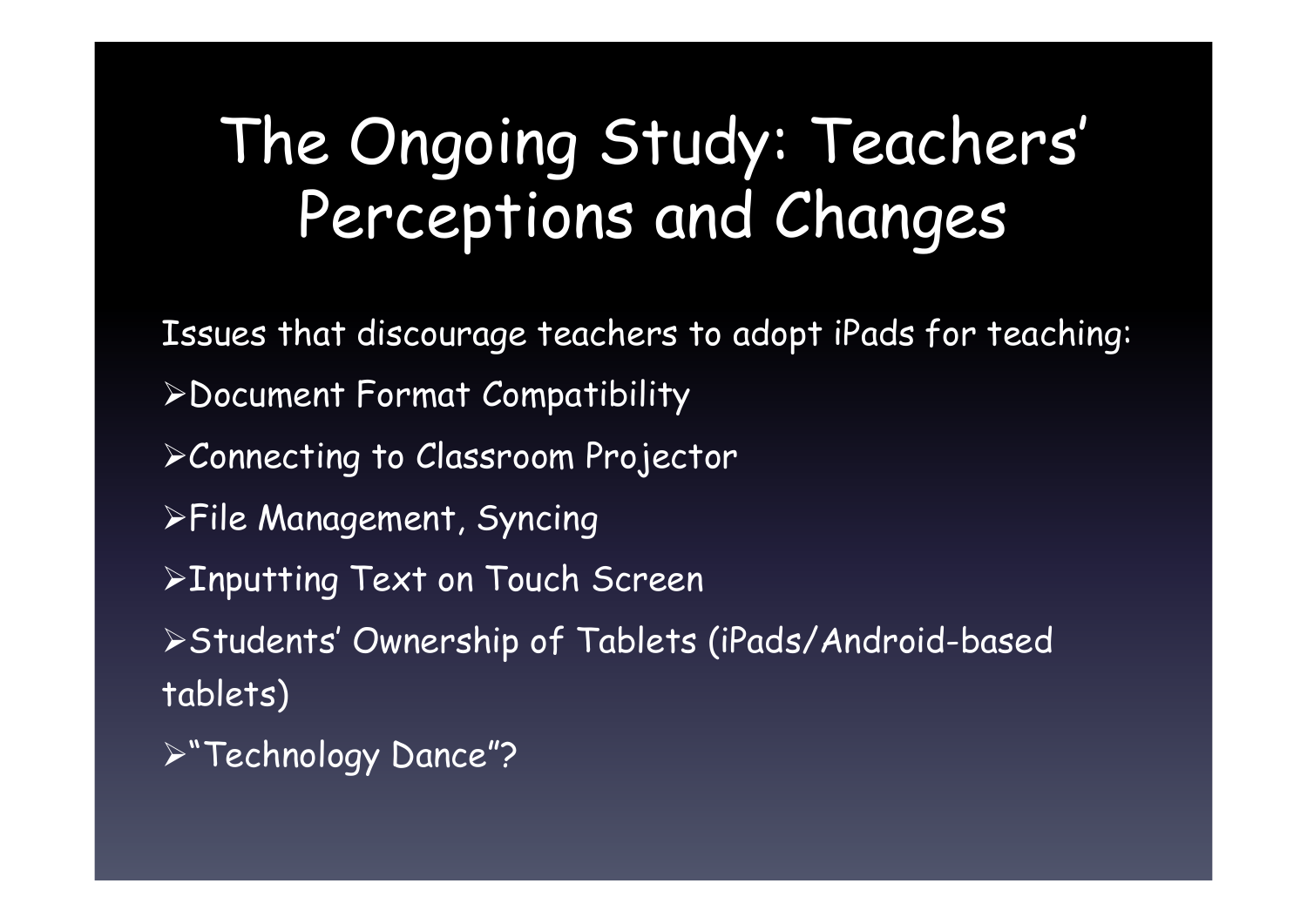# Further Work

- $\bullet$  Explore perception change through adopting iPads
- $\bullet$ Theoretical understanding such a change
- Recommendations that support teachers to effectively adopt iPads in their future teaching practices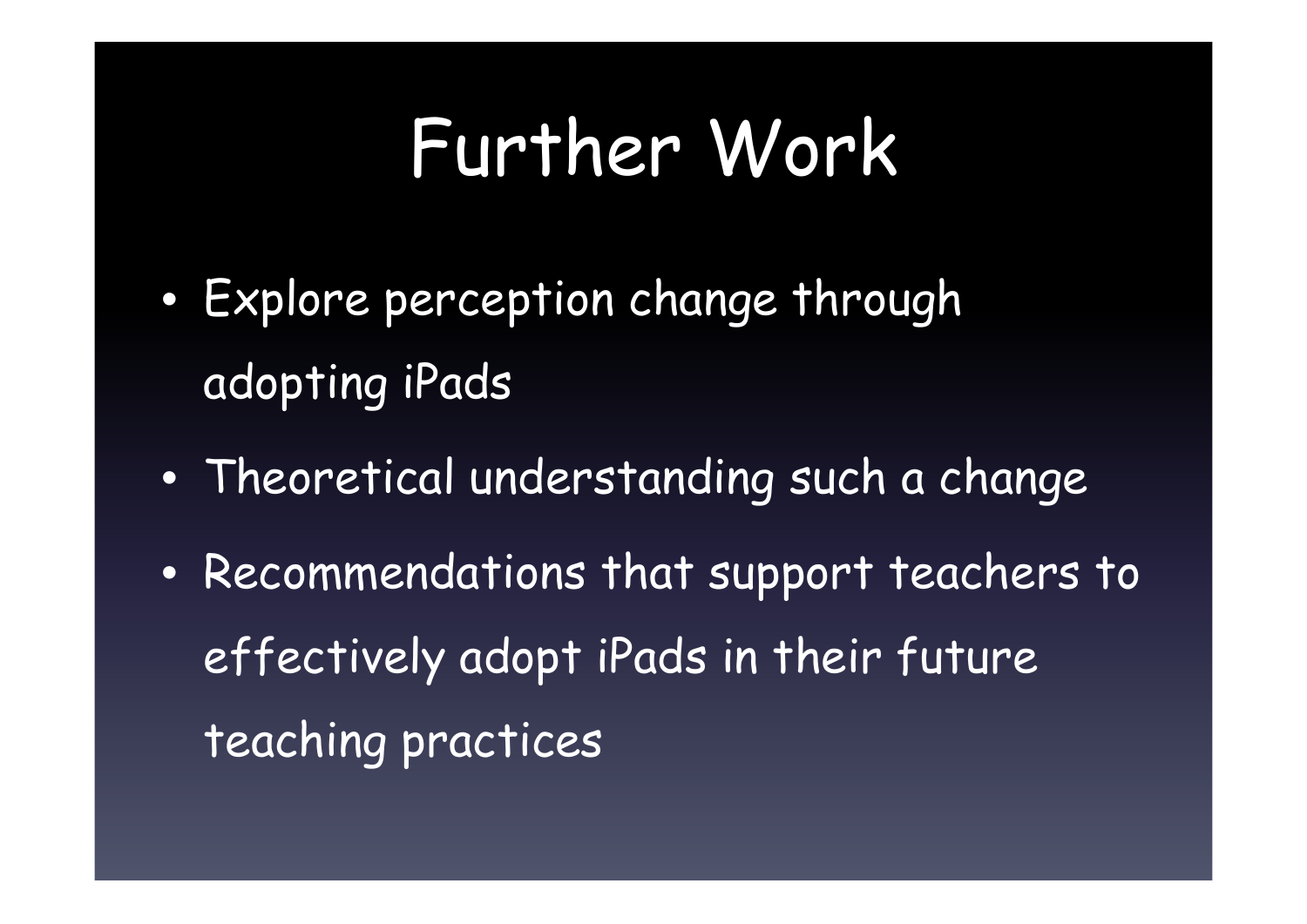### Case Study 2: students ' perception and adoption of mobile technologies for learning

- $\bullet$ • Research questions 1: How do students perceive mobile technologies as learning tools?
- Research question 2: How do students apply their mobile devices in a postgraduate course?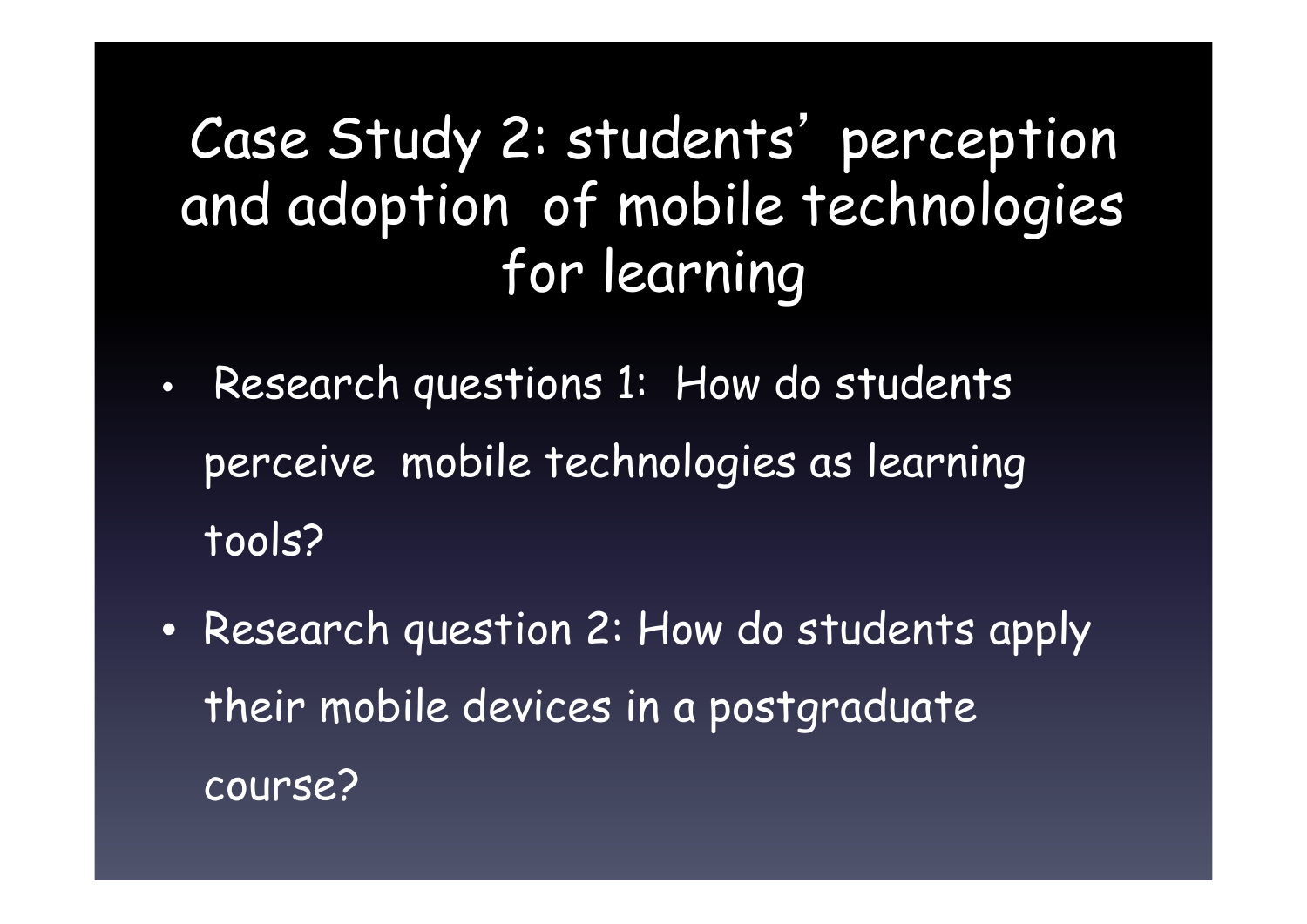# Participants

• Nine students enrolled in a postgraduate course "Learning objects" in a university in Hong Kong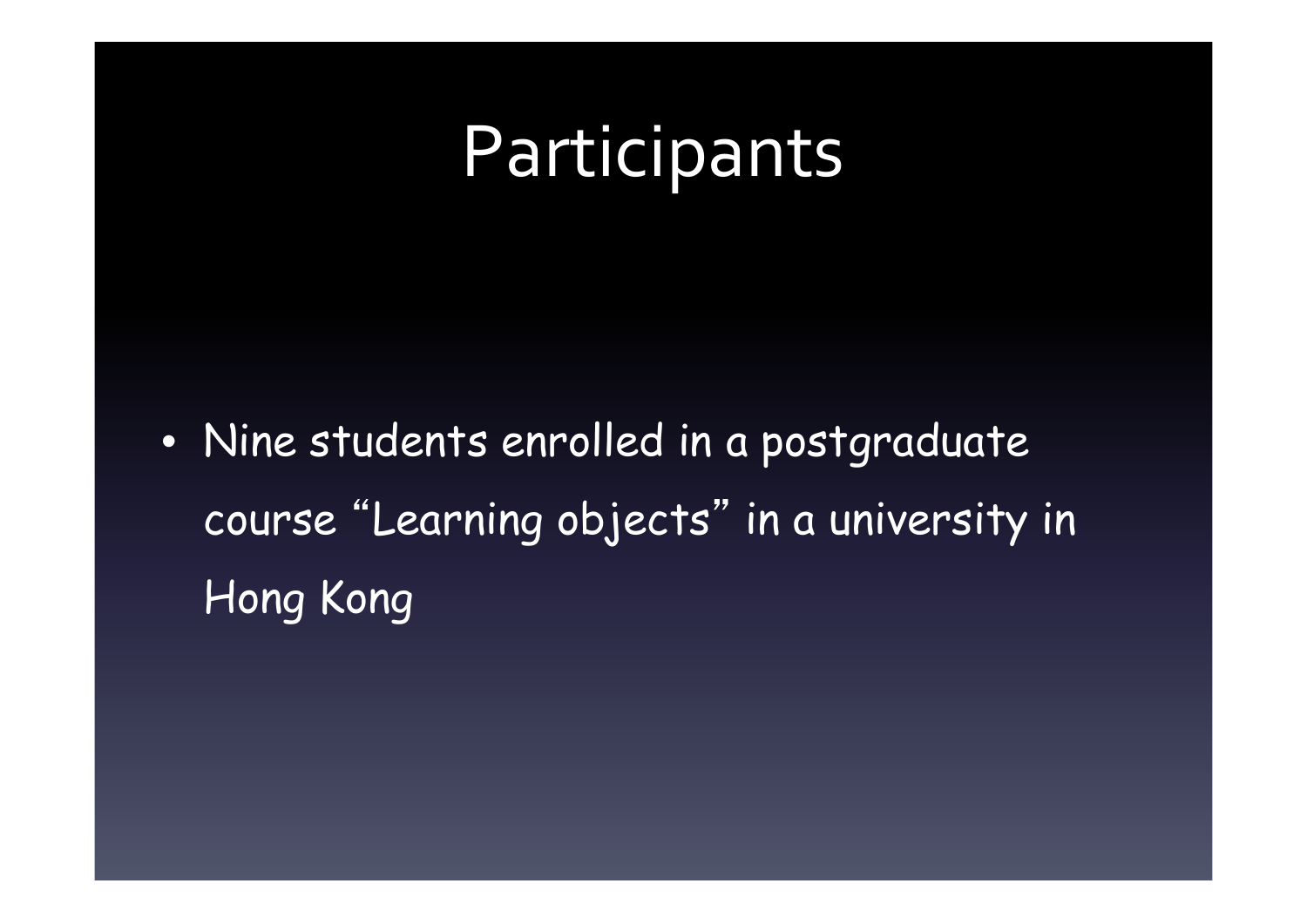## Pedagogical design and learning environment

- Online Learning Platform- Edmodo (Mobile and Web versions)
- Group Project and Learning Portfolios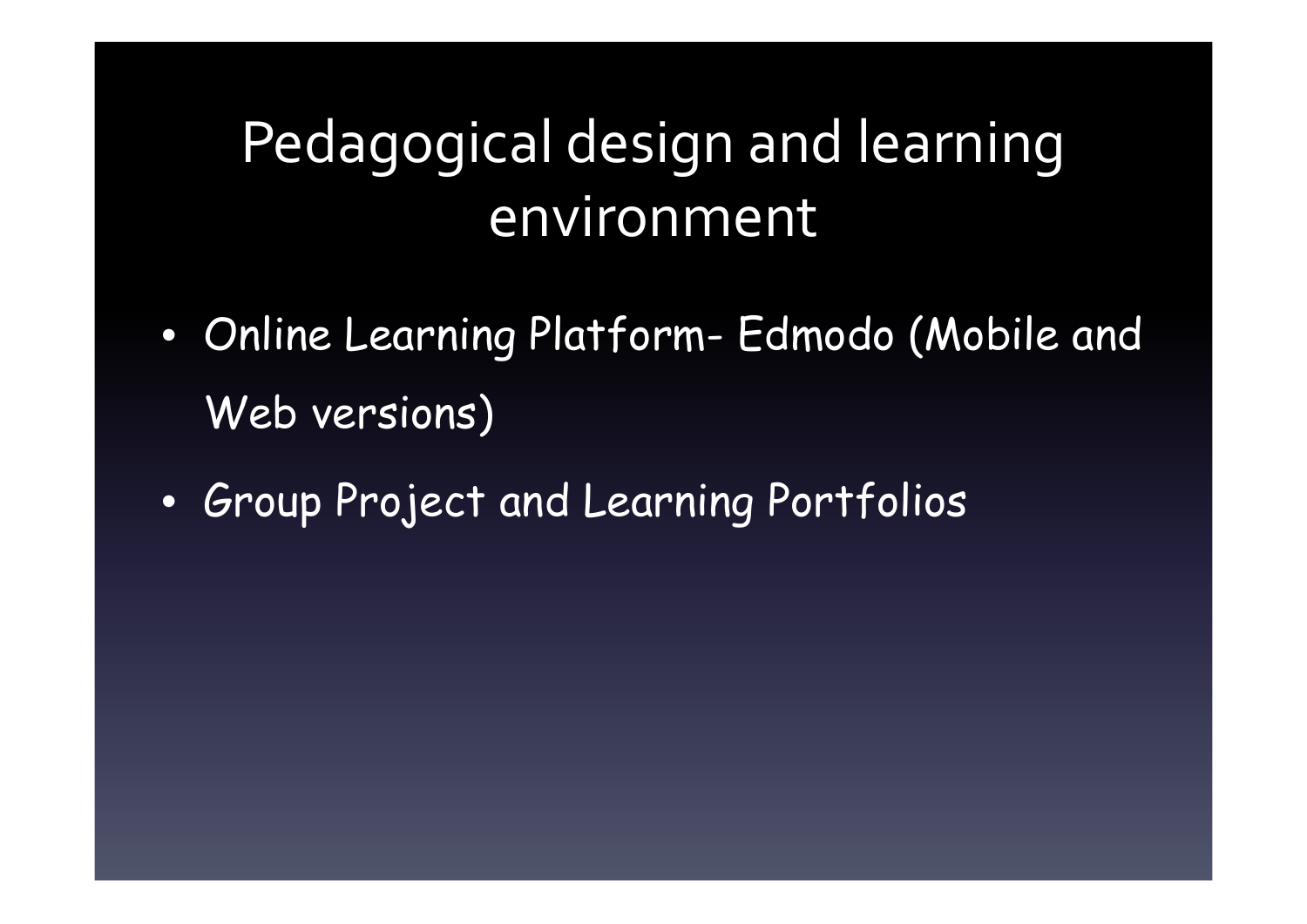- Student common usage of mobile technologies in daily lives
	- Communication and social networking
	- Scheduling daily activities
	- Locating places using mapping and navigation apps
	- Searching information and resources on the Internet
	- Accessing online content (e.g. e-books)
	- Producing multimedia, such as video recording and photo taking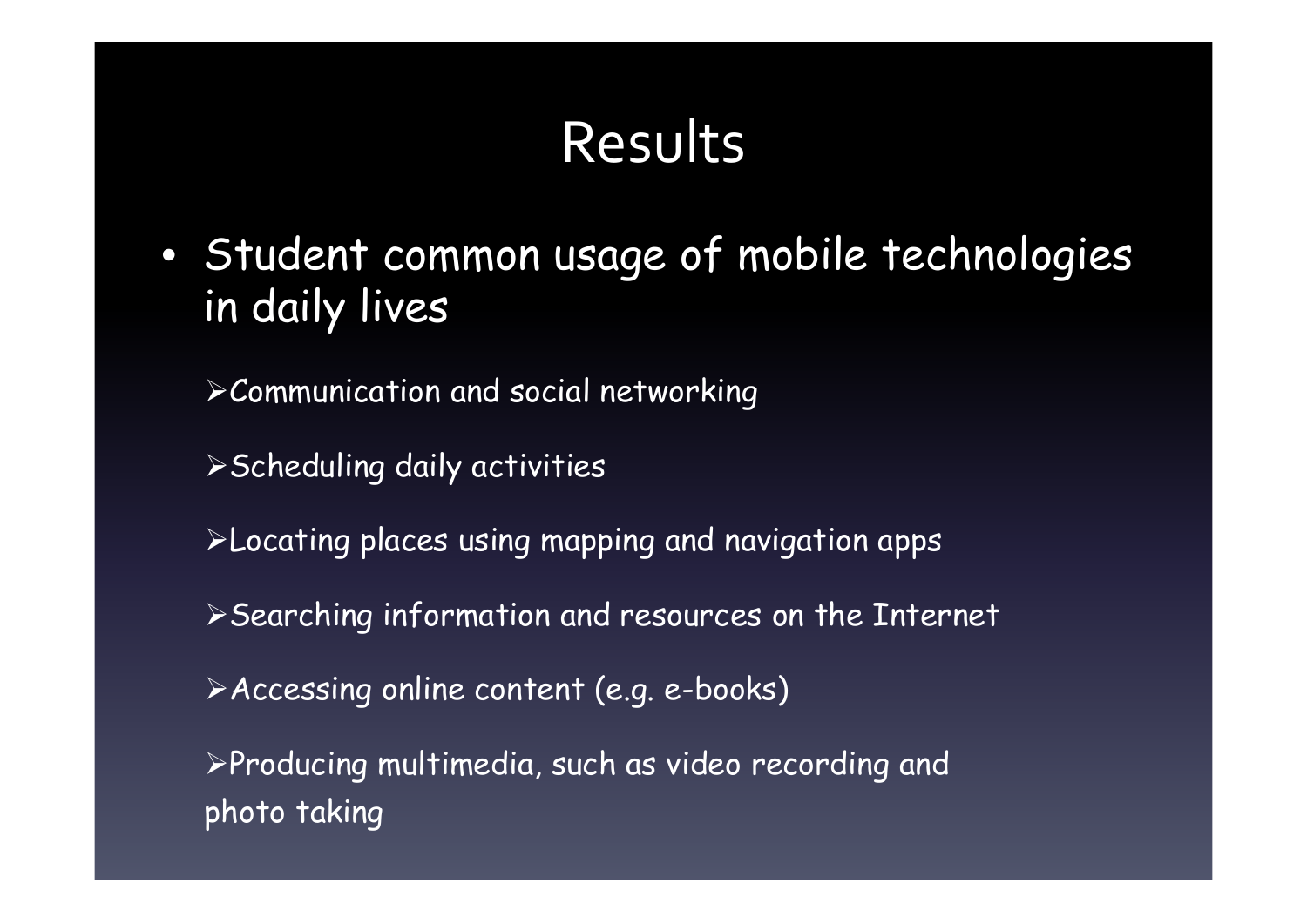$\bullet$  Students' perceived usefulness of mobile technologies as learning tools

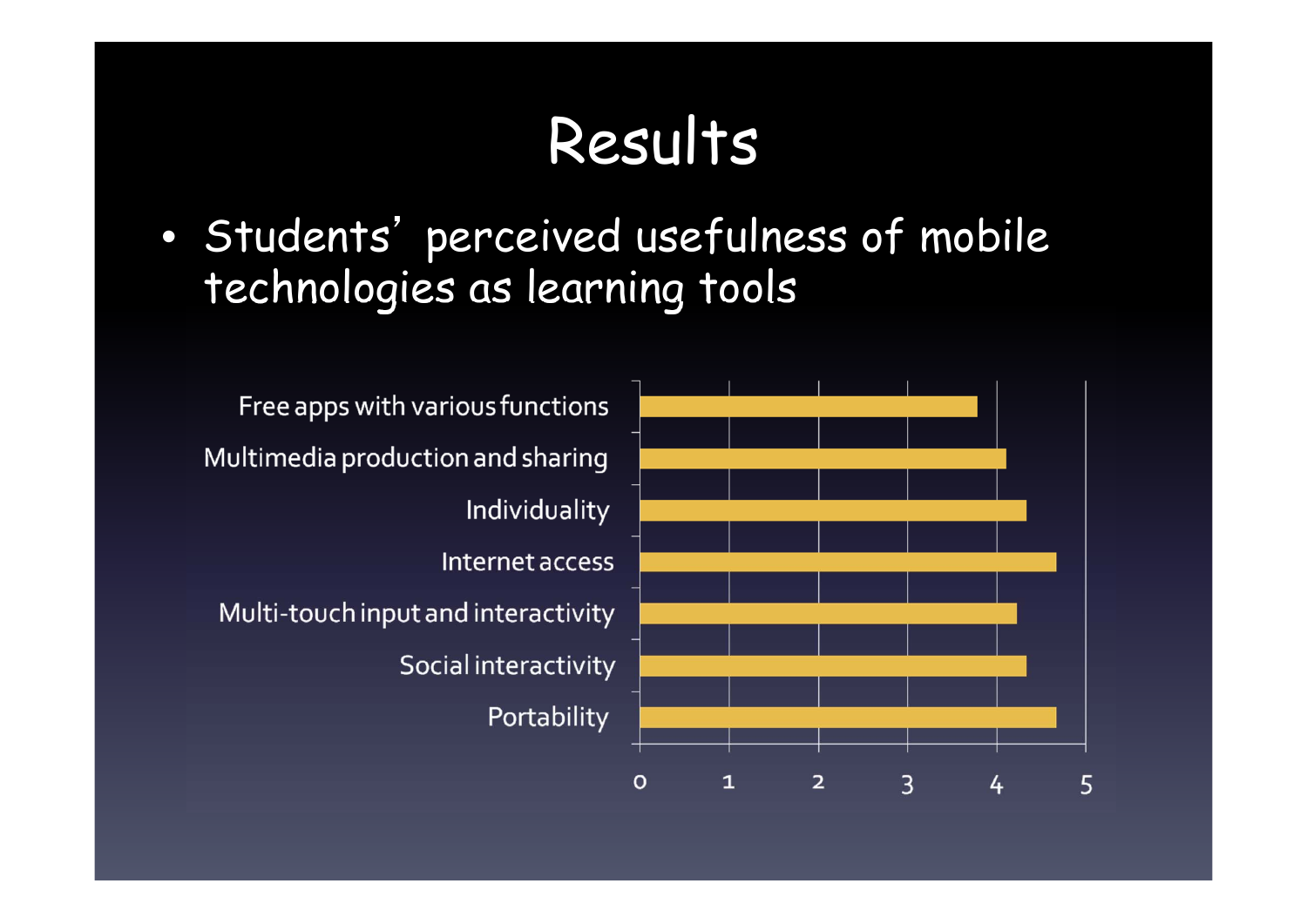- How students used their mobile devices to support their learning in the course?
	- $\triangleright$  Tracking what was going on in online learning environment
	- $\triangleright$  Keeping contact with other group members  $\triangleright$  Reviewing learning materials uploaded by the teacher anywhere and anytime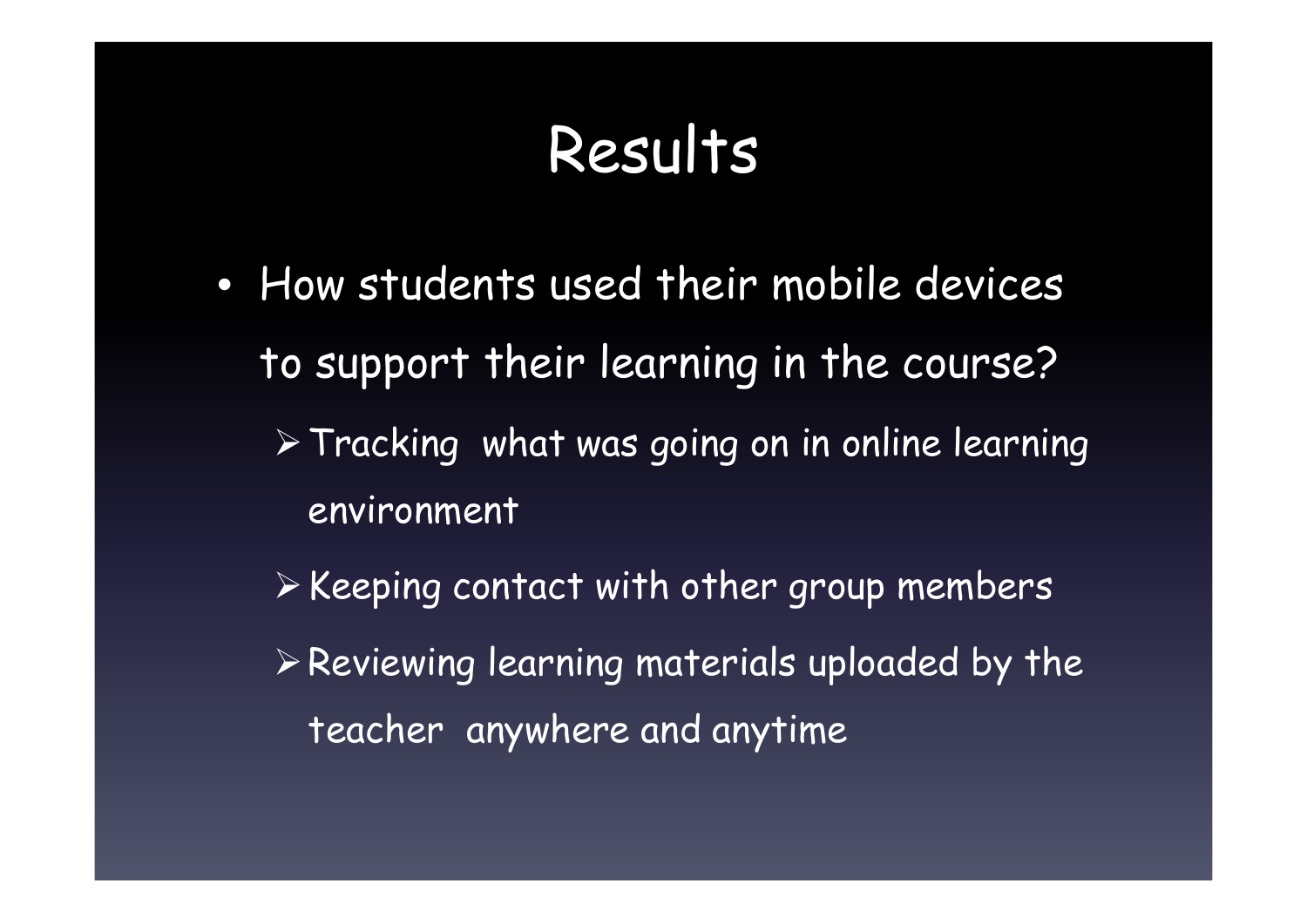$\bullet$  Students' perceived challenging aspects of learning with mobile technologies Limited WIFI coverage  $\triangleright$  Inconvenient input method Lack of learning materials tailored for Smartphone/Tablet PC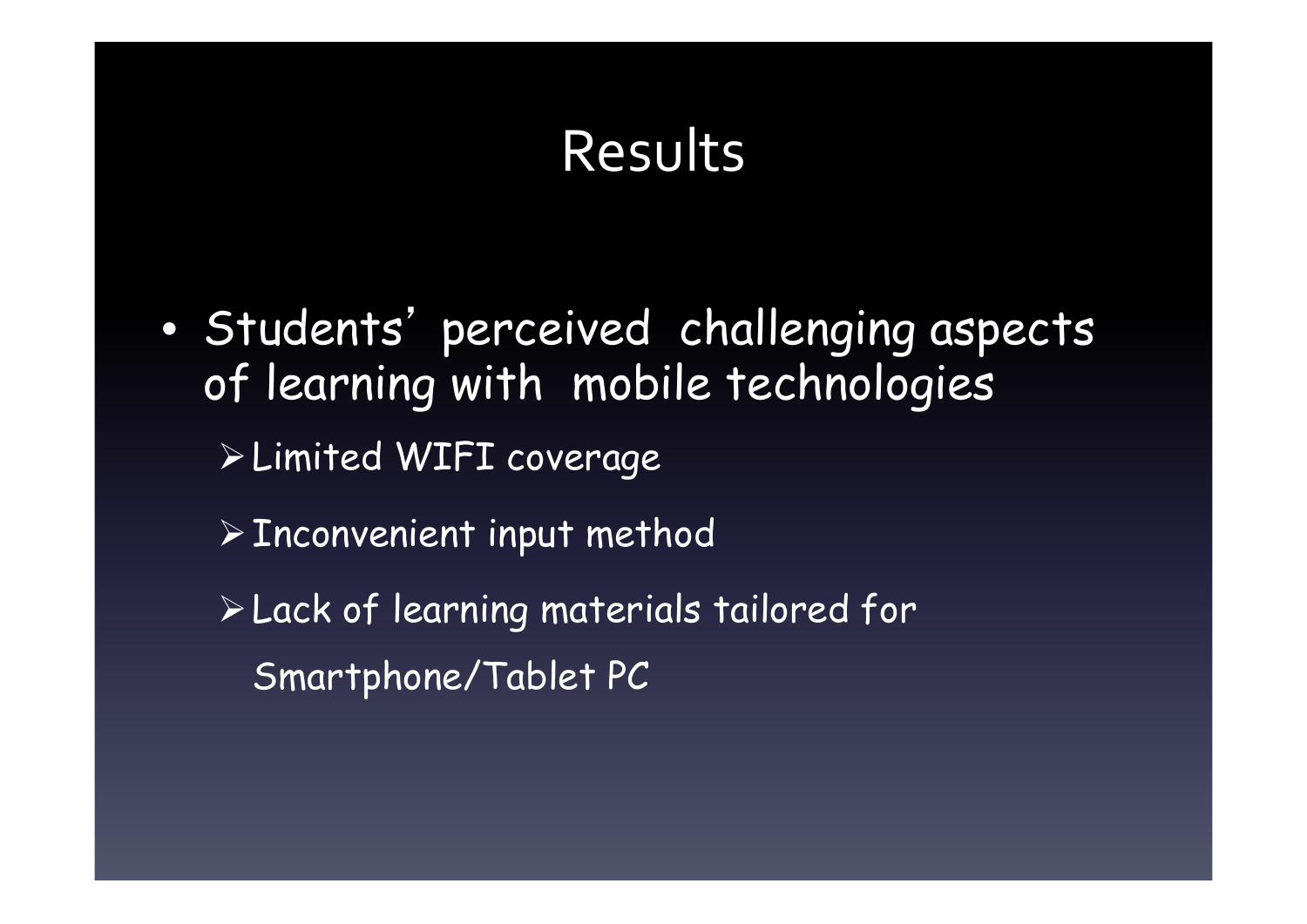### What we have learned from these two case studies

- • Do teachers really know students' expectation about how the mobile technologies can be used in learning?
- What are factors causing the disjoint usage between daily life and learning contexts?
- What kinds of supports the teacher needs in order to maximize the educational affordances of the mobile learning technologies?